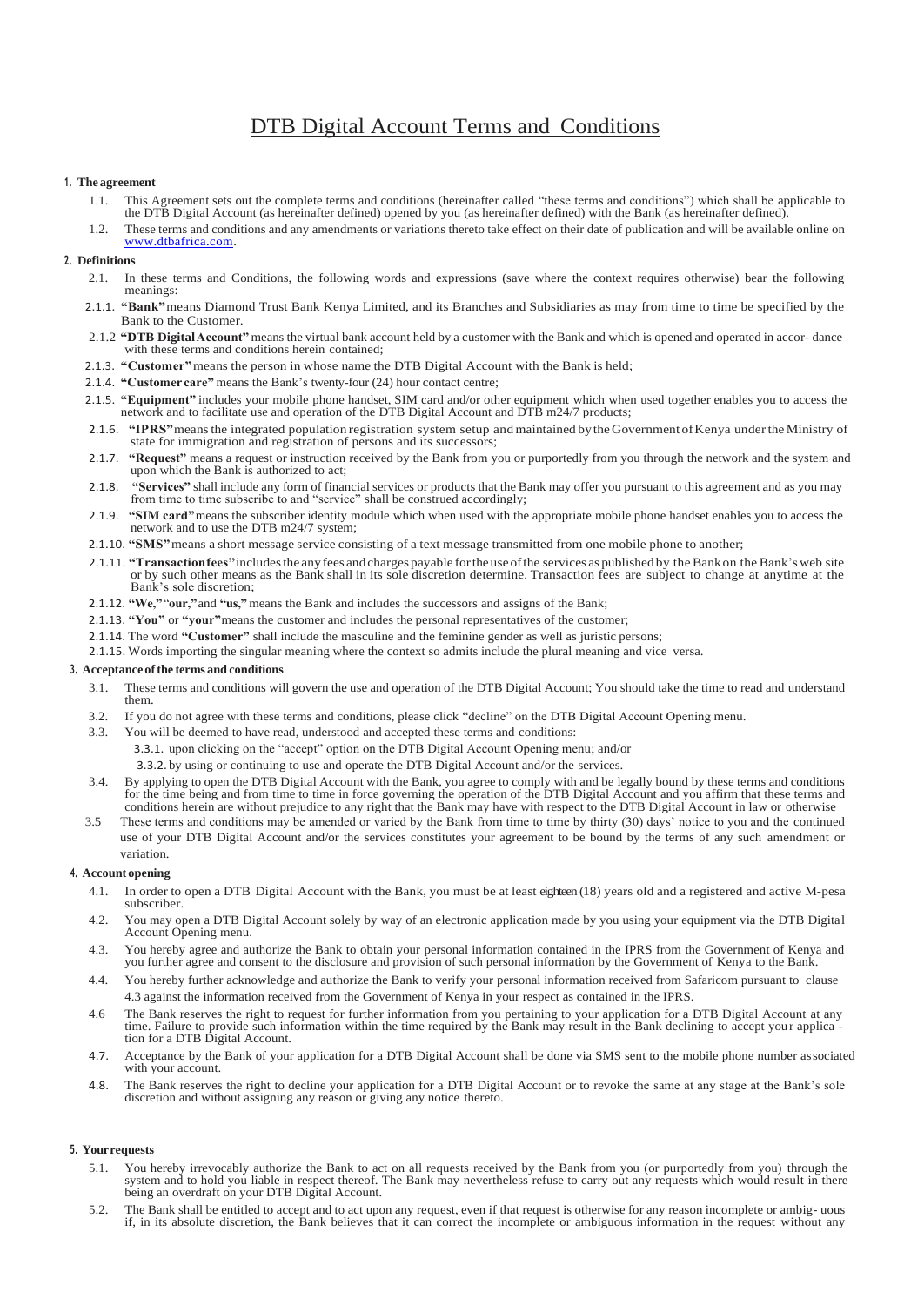reference to you being necessary.

- 5.3. The Bank shall be deemed to have acted properly and to have fully performed all the obligations owed to you notwithstanding that the request may have been initiated, sent or otherwise communicated in error or fraudule which the Bank may act if the Bank has in good faith acted in the belief that such instructions have been sent by you.
- 5.4. The Bank may, in its absolute discretion, decline to act on or in accordance with the whole or any part of your request pending further enquiry or further confirmation (whether written or otherwise) from you. The Bank shall not be under any obligation to so decline in any case, and shall in no event or circumstance be liable for not so declining.
- 5.5 You agree to and shall release from and indemnify the Bank against all claims, losses, damages, costs and expenses howsoever arising in consequence of, or in any way related to the Bank having acted in accordance with the whole or any part of any of your requests (or failed to exercise) the discretion conferred upon it.
- 5.6 You can only cancel your request by through customer care and requesting cancellation. Cancellation will however only be allowed where your request is revocable and has not yet been acted on. If the Bank is able to cancel your instruction, you may be charged for such cancellation.
- 5.7 The Bank may refuse to make a payment if you do not have sufficient fundsin your DTB Digital Account. In deciding whether you have sufficient funds, the Bank will take account of any instructions to make payments and regular payments,which have not yet been paid from your DTB Digital Account. The Bank will not be obliged to take account of regular credits or any amounts received after it has decided not to make the payment.
- 5.8 The Bank is authorized to affect such orders in respect of your DTB Digital Account as may be required by any court order or competent authority or agency under the applicable laws.

In the event of any conflict between any terms of any request received by the Bank from you and these terms and conditions, these terms and conditions shall prevail.

## **6. Overdrawing yourDTB Digital Account**

- 6.1. No overdraft will be allowed on your DTB Digital Account.
- 6.2. The Bank is entitled to demand repayment of any money overdrawn from your account together with interest and penalties.

#### **7. Set-off**

7.1. We may set off credit balance your DTB Digital Account including loan accounts against amount that are due from you to us.

## **8. Statements**

- 8.1. You may request for a statement or activity report in respect of your DTB Digital Account from the Bank using your equipment.
- 8.2. You will be notified of all transactions on your DTB Digital Account by way of SMS and the charges for this service will be debited to your DTB Digital Account.

## **9. Customer complaints**

- 9.1. Complaints may be made in person, in writing, by post, email, through available social media channels or by telephone.
- 9.2. The Bank will take all measures within its means to resolve your complaints within a reasonable time. All complaints will be handled in accordance with the Bank's complaints handling procedures. Where a notification r from the Bank but not received, the complaint must be made within a reasonable time after non-receipt of such notification.
- 9.3. Applicable tariffs will be charged by your telephone and internet service provider(s) when communicating with the customer.

#### **10. Dormant accounts**

- 10.1. YourDTB Digital Account will automatically be classified asinactive if you do not initiate any transactions on the account for a continuous period of six  $(6)$  months.
- 10.2. If your DTB Digital Account will not have any transactions initiated by you for a continuous period of five (5) years or if you shall not have communicated with us for a continuous period of five (5) years regarding your DTB Digital Account, such account will be presumed<br>abandoned and transferred to the unclaimed financial assets authority as constituted from tim

#### **11. Bankcharges andexpense interest**

- 11.1. The Bank may debit your DTB Digital Account with Bank fees, loan processing fees, costs and other charges in respect of the Bank's products and services provided to you. A detailed breakdown of the duly approved product charges, fees and expenses as published by the Bank from time to time, Charges include but are not restricted to the following:
- 11.1.1. Legal charges: Advocate and client charges, costs and expenses incurred in any legal, arbitration or other proceedings arising out of or connected with your DTB Digital Account. Such advocate and client charges, costs and expenses shall be charged in accordance with the advocates (Remuneration) order 2014 as the same may amended, varied or promulgated from time to time.
- 11.1.2. Other charges and expenses: In addition to the debits authorised by sub-clauses 11.1 of this clause, all other proper expenses and charges including but not limited to ledger and transactional fees; third party fee
	- (a) in complying with your requests;
	- (b) in complying with the requests of authorized and accredited Government or other agencies in relation to your account;
	- (c) in collecting or attempting to collect any amount of money you owe the Bank; and
- 11.1.3. Such default rates as are provided in these terms and conditions at any rate or rates as the Bank may determine from time to time sub ject to any maximum prescribed by law. The default rate shall be due and payable notwithstanding the determination of your relationship with the Bank until settlement in full.
- 11.1.4. The Bank will give you at least thirty (30) days' notice of intention to effect new charges, fees and/or costs by way of email, SMS, letter and/or notices in the daily newspapers.

## **12. Taxes**

- 12.1. All payments to be made by you in connection with these terms and conditions are calculated without regard to any taxes payable by you. If any taxes are payable in connection with the payment, you must pay the Bank an additional amount equal to the payment multi- plied by the appropriate rate of tax. You must do so at the same time as making the payment.
- 12.2. Amounts in your DTB Digital Account may be subject to withholding tax in accordance with applicable law.
- 12.3. You consent and agree that the Bank may withhold amounts in your DTB Digital Account or any other of your accounts held in the Bank at any time, if any tax authority requires the Bank to do so, or the Bank is otherwise required by law or pursuant to agreements with any tax authority to do so, orif the Bank needs to comply with internal policies or with any applicable order orsanction of a tax authority.

## **13. DTB Digital Account Features**

- 13.1.1. As a holder of a DTB Digital Account, you will be entitled, subject to these terms and conditions, to access the following transactional services:
	- (a) Send and receive funds via mobile money (M-Pesa and Airtel Money).
	- (b) Send and receive funds via Pesalink, Internal Funds Transfer (IFT) & Real Time Gross Settlement (RTGS) .
	- (c) Airtime Purchase for Safaricom and Airtel.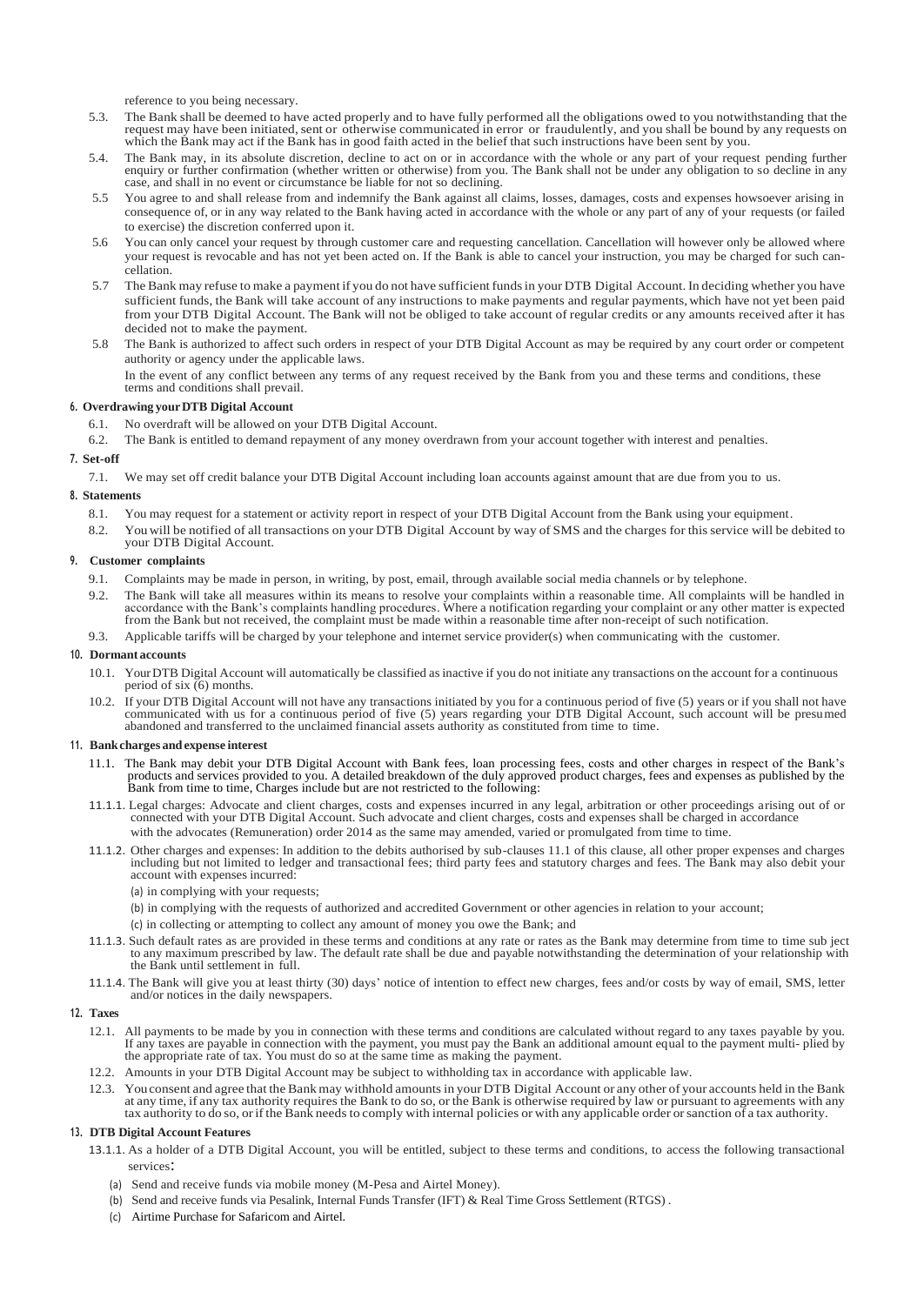- (d) Bill payments for KPLC Post Paid/Pre paid, DSTV, GOTV, ZUKU, Jambojet, Nairobi Water, Kenya Airways, Ethiopian Airlines & Emirates Airlines.
- 13.1.2. The above-mentioned services will be charged at the prevailing mobile banking tariff and you will be duly notified of the transaction charges or any other charges prior to effecting of any transactions
- 13.1.3. The maximum outgoing transaction limits for the account shall be Kenya Shillings One Million (KES 1,000,000/=) (monthly) and Kenya Shillings Three Hundred Thousand (KES 300,000/=) (daily).
- 13.1.4. The maximum incoming transaction limits for the account shall be Kenya Shillings Five Hundred Thousand (KES 500,000/=) Cash Deposit (monthly) and Kenya Shillings One Million (KES 1,000,000/=) Remittances (Monthly) or such other minimum or maximum amount as the Bank may from time to time in its sole discretion determine.
- 13.1.5. You shall not be entitled to overdraw your DTB Digital Account.
- 13.1.6. In the event that your DTB Digital Account does become overdrawn, debit interest shall accrue to the account on the debit balance as per the existing bank rate.

## **14. Disclosure**

- 14.1 You hereby expressly consent and authorize the Bank to disclose, receive, record or utilize your personal information or data relating to your DTB Digital Account and any details of your use of the Services:
- 14.1.1.to and from the Bank, the Bank's service providers, dealers, agents or any other company that may be or become the Bank's subsidiary or holding company for reasonable commercial purposes relating to the Services;
- 14.1.2. to a credit reference bureau;
- 14.1.3. to the Bank's lawyers, auditors or other professional advisors or to any court or arbitration tribunal in connection with any leg al or audit proceedings;
- 14.2. You authorize the Bank to disclose any information relating to your DTB Digital Account to any local or international law enforcement, regulatory or governmental agency so as to assist in the prevention, detection, investigation or prosecution of criminal activities or fraud or to any other institution or third party as required by the laws of any country and as the Bank may deem necessary.
- 14.3. In the event of death, your estate administrator will be granted access to your DTB Digital Account upon production of administration letters from a competent authority or confirmed grant of letters of administration tatives duly appointed by the court.

#### **15. Yourequipment and responsibilities**

- 15.1. You shall at your own expense provide and maintain in safe and efficient operating order your equipment necessary for the purpose of accessing the system and the services.
- 15.2. You shall be responsible for ensuring the proper performance of your equipment. The Bank shall neither be responsible for any errors or failures caused by any malfunction of your equipment, and nor shall the Bank be responsible for any computer virus or related problems that may be associated with the use of the system, the services and the equipment. You provider providing you with connection to the network and the Bank shall not be responsible for losses or delays caused by any such service provider.
- 15.3. You shallfollow all instructions, procedures and terms contained in theseTerms andConditions and any document provided by theBank concerning the use of the system and services.
- 15.4. You agree and acknowledge that you shall be solely responsible for the safekeeping and proper use of your equipment.
- 15.5. You shall take all reasonable precautions to detect any unauthorized use of the system and the services. To that end, you shall ensure that all communications from the Bank are examined and checked by you or on your behalf as soon as practicable after receipt by you in such a way that any unauthorized use of and access to the System will be detected.
- 15.6. You shall immediately inform the Bank through any of the customer care channels in the event that:
- 15.6.1. You have reason to believe that unauthorized use of the services has or may have occurred or could occur and a transaction may have been fraudulently input or compromised.
- 15.7. You shall at all times follow the security procedures notified to you by the Bank from time to time or such other procedures as m ay be applicable to the services from time to time. You acknowledge that any failure o dures may result in a breach of your DTB Digital Account's confidentiality. In particular, you shall ensure that the services are not used or requests are not issued or the relevant functions are not performed by anyone ot
- 15.8. You shall not at any time operate or use the Services in any manner that may be prejudicial to the Bank.

## **16. Exclusion of Liability**

- 16.1. The Bank shall not be responsible for any loss suffered by you should the services be interfered with or be unavailable by reason of (a) the failure of any of your equipment, or (b) any other circumstances whatsoever not within the Bank's control including without limitation, force majeure or error, interruption, delay or non-availability of the system, terrorist or any enemy action equipment failure, loss of power, adverse weather or atmospheric conditions, and failure of any public or private telecommunications system.
- 16.2. The Bank will not be liable for any losses or damage suffered by you as a result of or in connection with:
- 16.2.1. Unavailability of sufficient funds in your DTB Digital Account;
- 16.2.2. failure, malfunction, interruption or unavailability of the system, your equipment, the network;
- 16.2.3. the money in your DTB Digital Account being subject to legal process or other encumbrance restricting payments or transfers thereof;
- 16.2.4. Your failure to give proper or complete instructions for payments or transfers relating to your DTB Digital Account; or
- 16.2.5. Your failure to comply with these terms and conditions and any document or information provided by the Bank concerning the use of the system and the Services.
- 16.3. If for any reason other than a reason mentioned in subparagraphs 16.1 or 16.2, the services are interfered with or unavailable, the Bank'ssole liability underthis agreement in respect thereofshall be to re-establish the services assoon asreasonably practicable.
- 16.4. Save as provided in subparagraph 16.3 the Bank shall not be liable to you for any interference with or unavailability of the services, howsoever caused.
- 16.5. Under no circumstances shall the Bank be liable to you for any loss of profit or anticipated savings or for any indirect or consequential loss or damage of whatever kind, howsoever caused, arising out of or in connection with the services even where the possibility of such loss or damage is notified to the Bank.
- 16.6. All warranties and obligations implied by law are hereby excluded to the fullest extent permitted by law.

## **17. Intellectual property rights**

You acknowledge that the intellectual property rights in the System (and any amendments, upgrades or enhancements hereto from time to time) and all associated documentation that the Bank provides to you through the System or otherwise are vested either in the Bank or in other persons from whom the Bank has a right to use and to sub-license the System and/or the said documentation. You shall not infringe any such intellectual property rights. You shall not duplicate, reproduce or in any way tamp prior written consent of the Bank.

## **18. Indemnity**

18.1. In consideration of the Bank complying with your instructions or requests in relation the DTB Digital Account, you undertake to indemnify the Bank and hold it harmless against any loss, charge, damage, expense, fee or claim which the Bank suffers or incurs or sustains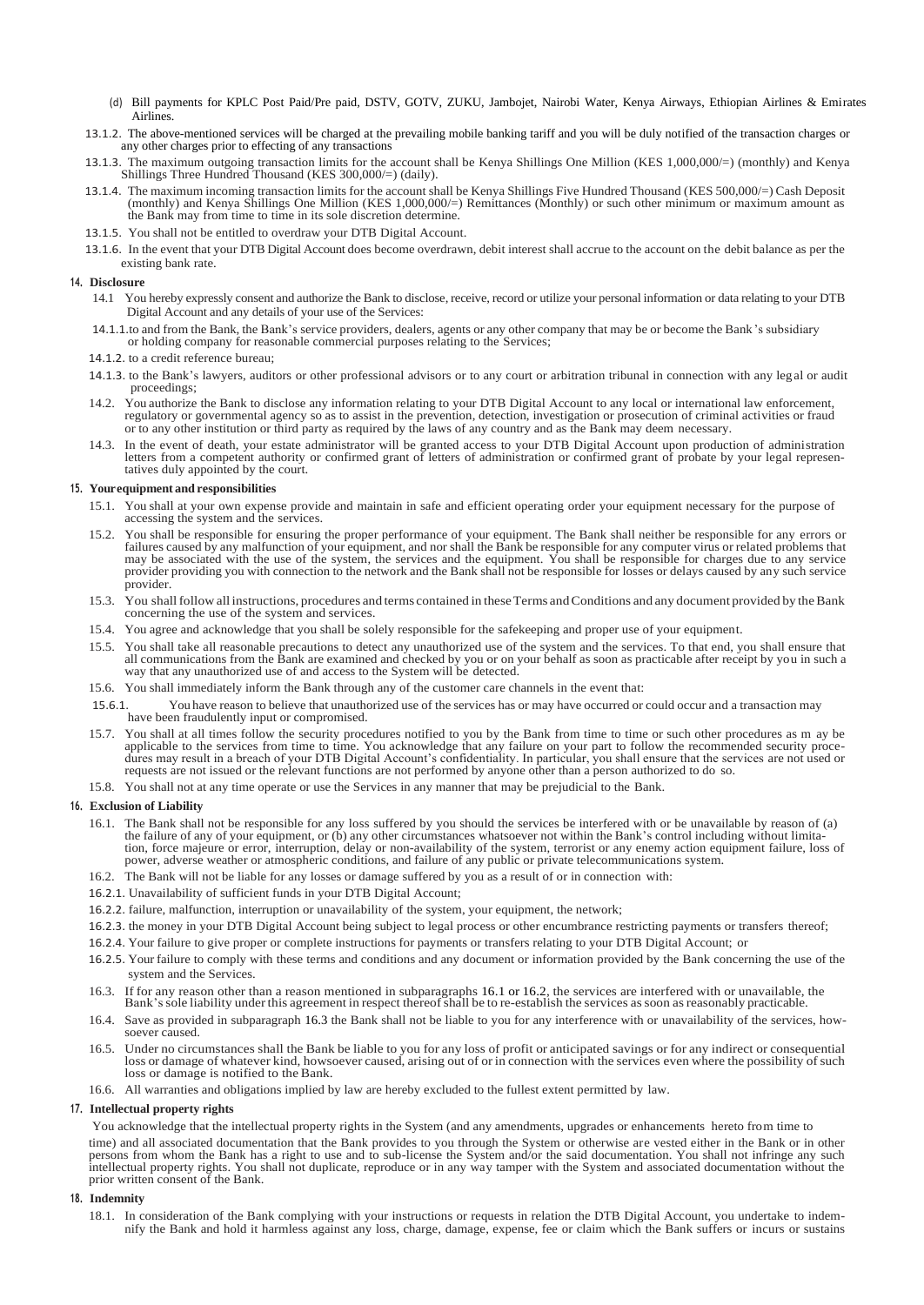thereby and you absolve the Bank from all liability for loss or damage which you may sustain from the Bank acting on your instructions or requests or in accordance with these terms and conditions.

- 18.2. The indemnity in clause 19.1 shall also cover the following:
- 18.2.1. All demands, claims, actions, losses and damages of whatever nature which may be brought against the Bank or which it may suffer or incur arising from its acting or not acting on any request or arising from the malfunction or failure or unavailability of any hardware,<br>software, or equipment, the loss or destruction of any data, power failures, corrupti from reliance on any person or any incorrect, illegible, incomplete or inaccurate information or data contained in any Request received by the Bank.
- 18.2.2. Any loss or damage that may arise from your use, misuse, abuse or possession of any third-party software, including without limitation, any operating system, browser software or any other software packages or programs
- 18.2.3. Any unauthorized access to your DTB Digital Account or any breach of security or any destruction or accessing of your data or any destruction or theft of or damage to any of your equipment.
- 18.2.4. Any loss or damage occasioned by the failure by you to adhere to these Terms and Conditions and/or by supplying of incorrect information or loss or damage occasioned by the failure or unavailability of third party facilities or systems or the inability of a third party to process<br>a transaction or any loss which may be incurred by the Bank as a consequence o
- 18.2.5. Any damages and costs payable to the Bank in respect of any claims against the Bank for recompense for loss where the particular circumstance is within your control.

#### **19. Variationand termination of relationship**

- 19.1. The Bank may at any time, upon thirty (30) days' notice to you, terminate or vary its business relationship with you and close your DTB Digital Account and in particular but without prejudice to the generality of the foregoing the Bank may cancel credits which it has grant- ed and require the repayment of outstanding debts resulting therefrom within such time as the Bank may determine.
- 19.2. Without prejudice to the Bank rights under clause 19.1, the Bank may at its sole discretion suspend or close your DTB Digital Account: 19.2.1. if you use the DTB Digital Account for unauthorized purposes or where the Bank detects any abuse/misuse, breach of content, fraud or
- attempted fraud relating to your use of the services; 19.2.2. if the Bank is required or requested to comply with an order or instruction of or a recommendation from the government, court, regulator or other competent authority;
- 19.2.3. If the Bank reasonably suspects or believes that you are in breach of these terms and conditions
- 19.2.4. Where such a suspension or variation is necessary as a consequence of technical problems or for reasons of safety;
- 19.2.5. To facilitate update or upgrade the contents or functionality of the services from time to time;
- 19.2.6. Where your account becomes inactive or dormant;
- 19.2.7. if the Bank decides to suspend or cease the provision of the services for commercial reasons or for any other reason as it may deter- mine in its absolute discretion.
- 19.3. You may close your DTB Digital Account at any time.
- 19.4. If your DTB Digital Account has any credit balance at the time of its closure, we will return any such balance to you, less any applicable fees.
- 19.5. Termination shall however not affect any accrued rights and liabilities of either party.
- 19.6. If the Bank receives notice of your demise, the Bank will not be obliged to allow any operation or withdrawal from your DTB Digital Account by any person except upon production of administration letters from a competent authority or confirmed grant of letters of administration or confirmed grant of probate by your legal representatives duly appointed by the court.
- 19.7. If you do not use your DTB Digital Account for a long time, it may become 'dormant'. This means that you are unable to use the DTB Digital Account or access any credit balance in your DTB Digital Account until you have contacted us and claimed the dormant balance. We may ask you for information and documents to support your claim. We will give you reasonable notice before your account becomes dormant. Please note that we are required by law to surrender balances held in your dormant DTB Digital Account to the unclaimed financial assets authority (UFAA). We will notify you before we surrender the funds.

#### **20. Miscellaneous**

- 20.1. These terms and conditions (as may be amended from time to time) form a legally binding agreement binding on you and your personal successors.
- 20.2. This Agreement and any rights or liabilities accruing thereunder may not be assigned by you to any other person.
- 20.3. The Bank may vary or amend these terms and conditions and the transaction fees at any time by thirty (30) days' notice to you
- and any such variations and amendments shall take effect after expiry of the thirty (30) days' notice period.
- 20.4. No failure or delay by either yourself or the Bank in exercising any right or remedy hereunder shall operate as a waiver thereof, nor shall any single or partial exercise of any right or remedy prevent any further or other exercise thereof or the exercise of any other right or remedy.
- 20.5. The rights and remedies herein provided are cumulative and not exclusive of any rights or remedies provided by law.
- 20.6. If any provision of these terms and conditions shall be found by any duly appointed arbitrator, court or administrative body of compe- tent jurisdiction to be invalid or unenforceable the invalidity or unenforceability of such provision shall not affect the other provisions herein.
- 20.7. Any addition or alteration to these terms and conditions may be made from time to time by the Bank and of which notice has been given to you by way of publication as provided in subparagraph 20.3 shall be binding upo and conditions.

#### **21. Notices**

- 21.1. The Bank may send information concerning the DTB Digital Account via SMS to the mobile phone number associated with your DTB Digital Account.
- 21.2. You acknowledge that you have no claim against the Bank for damages resulting from losses, delays, misunderstandings, mutilations, duplications or any other irregularities due to transmission of any communication pertaining to the DTB Digital Account.

#### **22. Dispute resolution andjurisdiction**

- 22.1. You may contact the customer care center to report any disputes, claims or DTB Digital Account discrepancies.
- 22.2. Any dispute arising out of orin connection with this agreement that is not resolved by customer care representatives shall be escalated in line with the Bank's complaint handling policy.
- 22.3. This Agreement shall be governed by and construed in accordance with the laws of the Republic of Kenya.

# **23. Service outages**

- 23.1 Our products and services rely on technological infrastructure (e.g. mobile network providers, internet service providers, ATMs, point of sale terminals, and computer systems).
- 23.2 You understand and accept that service outages occur.
- 23.3 During a service outage it may not be possible for you to use our products and services, and there may be delays in your transactions being processed and being reflected in your account statements.